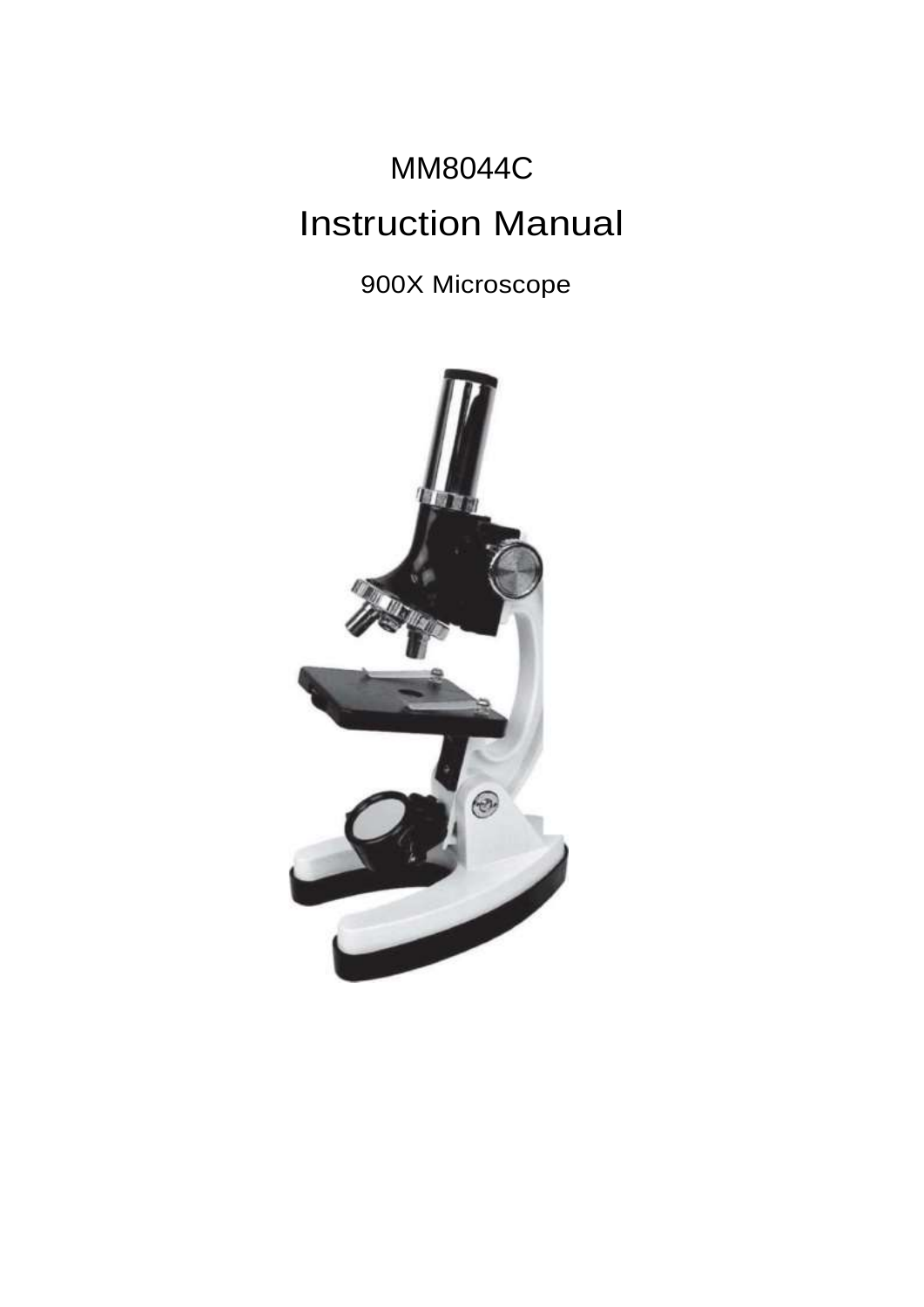Your new 900X Microscope is a doorway to new and exciting adventures and is designed to bring hours of enjoyment, wonder and just plain fun. Discover the hidden microscopic world around you!

Before trying out your new equipment, please take the time to read the important Cautionary and Safety information below.

# CAUTIONARY STATEMENTS

NOTE: Read all cautionary statements in this Manual. This contains instruments and other materials with sharp points and edges. This set is not to be used by children under 8 years of age, and always with adult supervision.

Use under adult supervision. For children 8 years and older.

# ADVICE FOR SUPERVISING ADULTS

a) Read and follow the instructions, the safety information and the first aid information carefully. Keep them on hand for reference.

b) Use only the slides preparations listed in the instructions.

c) This microscope is for children 8 years and older, and only with adult supervision.

d) Because children's abilities vary, even within ago groups, supervising adults should exercise discretion regarding which slide preparations are suitable and safe for children. The instructions should aid adults in assessing slide preparations to discern their suitability for each child.

e) Supervising adults should discuss the warnings and safety information with the child before commencing the preparation of slides.

f) Your preparation space should be kept clean, clear and away from any any food storage areas. Prepare your slides in a well-lit area and close to a water supply. A solid table with a heat resistant top should also be used.

g) A separate tin or bucket should be used for the disposal of solid waste materials. Any wasted solution should be poured directly down a drain, but never into a sink basin.

h) To be used solely under the strict supervision of adults that have studied the precautions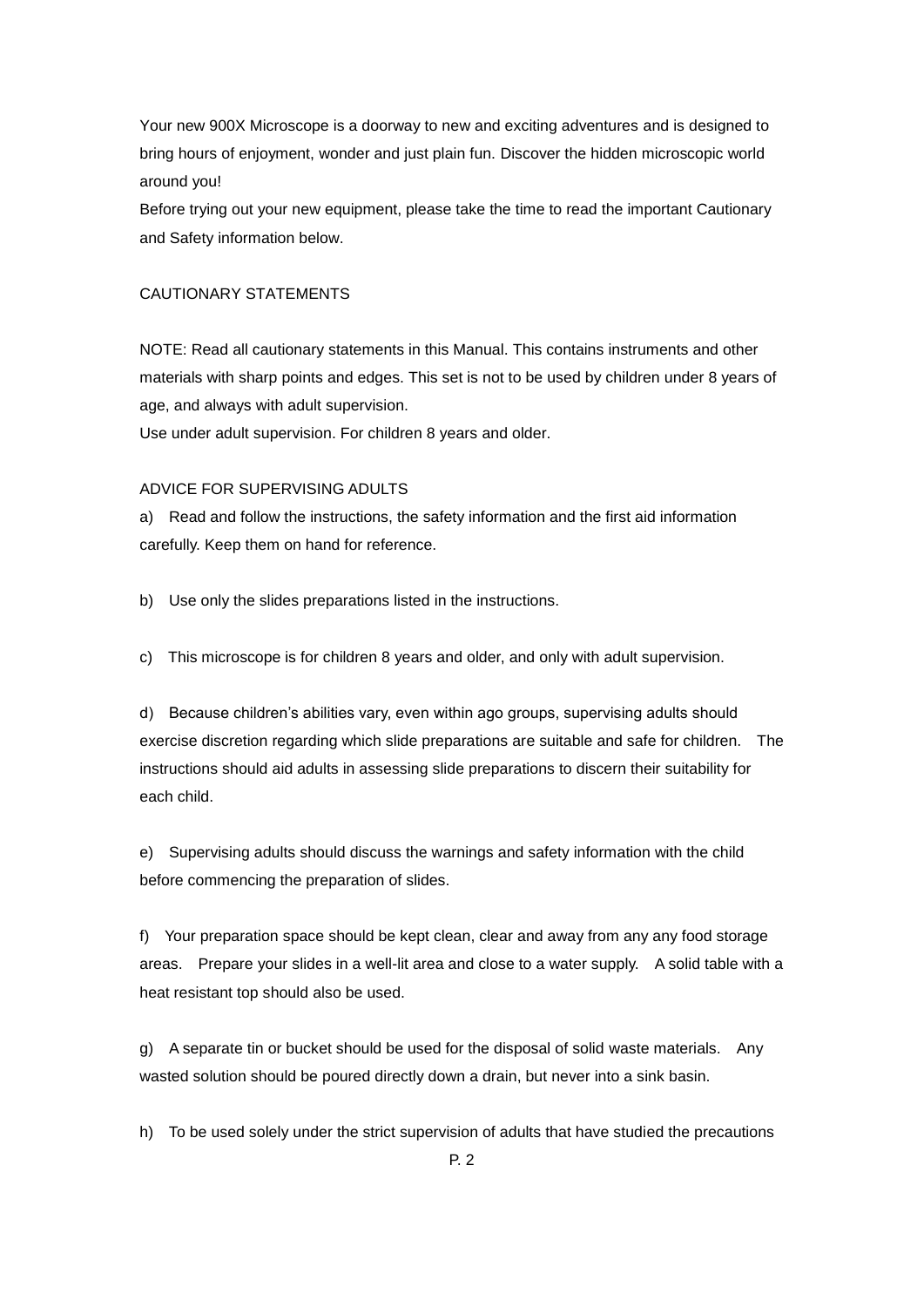#### provided.

Caution : Use care to install batteries in the orientation indicated by illustration in the battery slots of the battery holder. Follow battery manu-facturer's precautions. Do not install batteries backwards or mix new and used batteries. Do not mix batteries types. If these precautions are not followed, batteries may explode, catch fire or leak. Improperly installed batteries void your warranty.

# **Let's Begin!**

Carefully lift the microscope from the box using two hands. Place one hand around the microscope arm and the other under the base. For best results, use the micro-scope on flat, sturdy surfaces. Always be mindful of your mirror and light source. The more light that is reflected or transmitted through the hole in the stage, the brighter and sharper the images will appear in the microscope eyepiece.

## **Microscope Features**

Take a few moments to study Figure 1 and become familiar with the various parts and features of your microscope.

- **A.** Tweezers
- **B.** Scalpel
- **C.** Needle
- **D.** Stirring Rod
- **E.** Prepared slides x 5
- **F.** Blank slides x 7
- **G.** Slide covers and labels
- **H.** Petri Dish
- **J.** Vial x 6
- **K.** Graduated Cylinder
- **L.** Hatchery
- **M.** Micro-slicer
- \*\* Light bulb (not shown on photo)

**N.** The Eyepiece with fixed lens that has a 20X magnification. Remove the dust cover from the eyepiece and put it aside in a safe place

**O**. **The Body Tube**. Connected to the eyepiece and helps focus the lenses.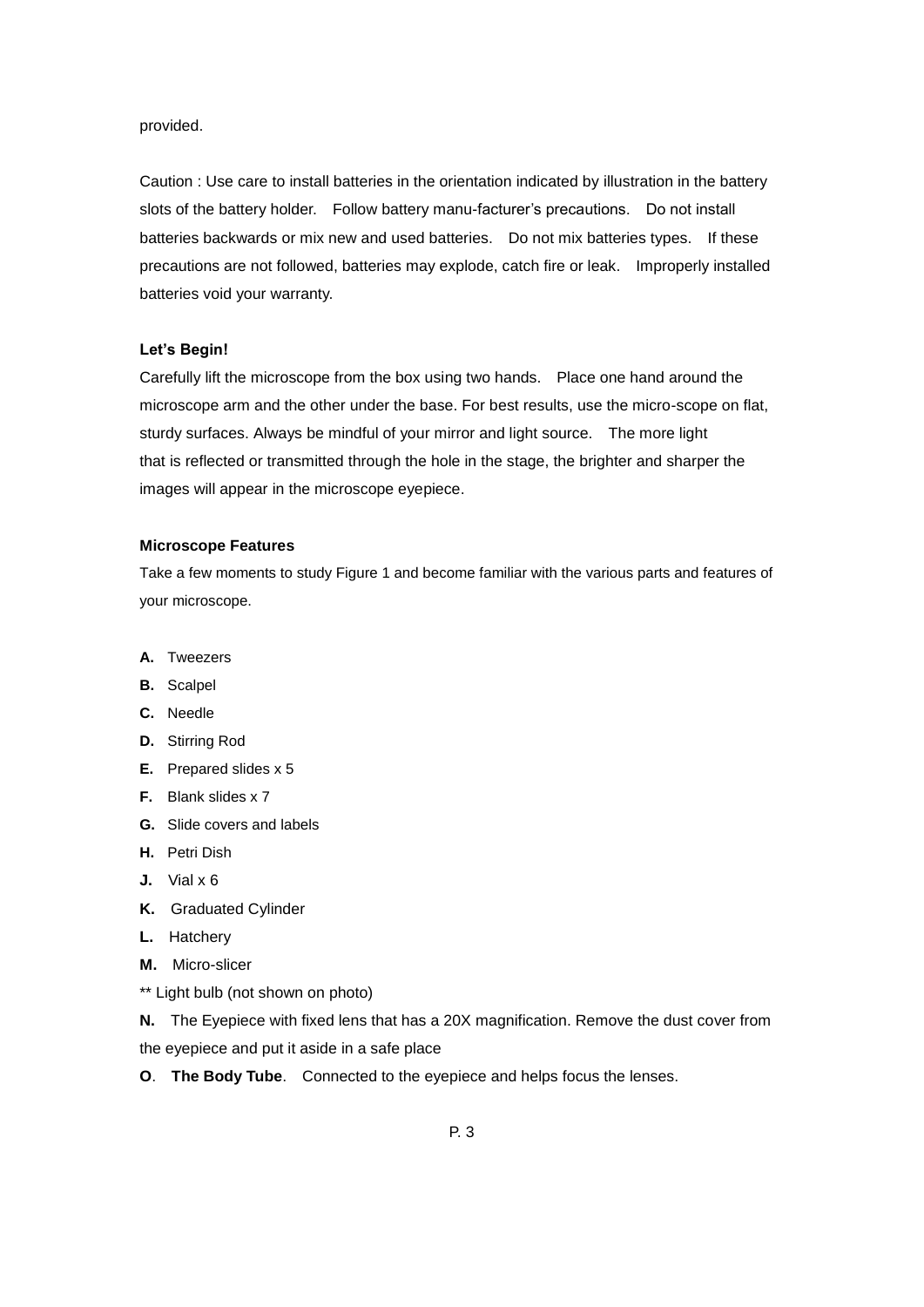

**P.** Power Indicator / Objective Turret. The turret has 3 lenses or objectives: 7.5X, 30X and 45X (**See Fig.2**). The shorter the objective, the lower the power or magnification. The longest bjective is the highest power. To calculate the magnification you are using, multiply the value of the objective by the power of the eyepiece (note that the power indicator on the turret makes this calculation for you). For example, turn the power indicator to the longest objective (45X), and multiply by the power of your fixed eyepiece (20X) – you will magnify the object by 900 Times larger than it appears to the naked Eye!

Gently turn the power indicator on the objective turret (**P, Fig. 1**) .You will feel and hear the objective lens click into place. Practice turning the focus knob (**U, Fig. 1**) in both directions and notice how far you can turn it without letting the objective come into contact with stage **(Q, Fig 1).**



**TIP** : Begin viewing at the lowest magnification or power and focus the object. Once the image is focused, increase magnification by turning the objective turret and refocus.

**CAUTION**: Be careful as you turn the focus knob 50 that the objective lens does not make contact with a slide or the stage. This may cause damage to the slide and also to the objective lens.

**Q. The Stage** is a flat platform with a hole in the centre to allow reflected light off the mirror or light source to enter the microscope.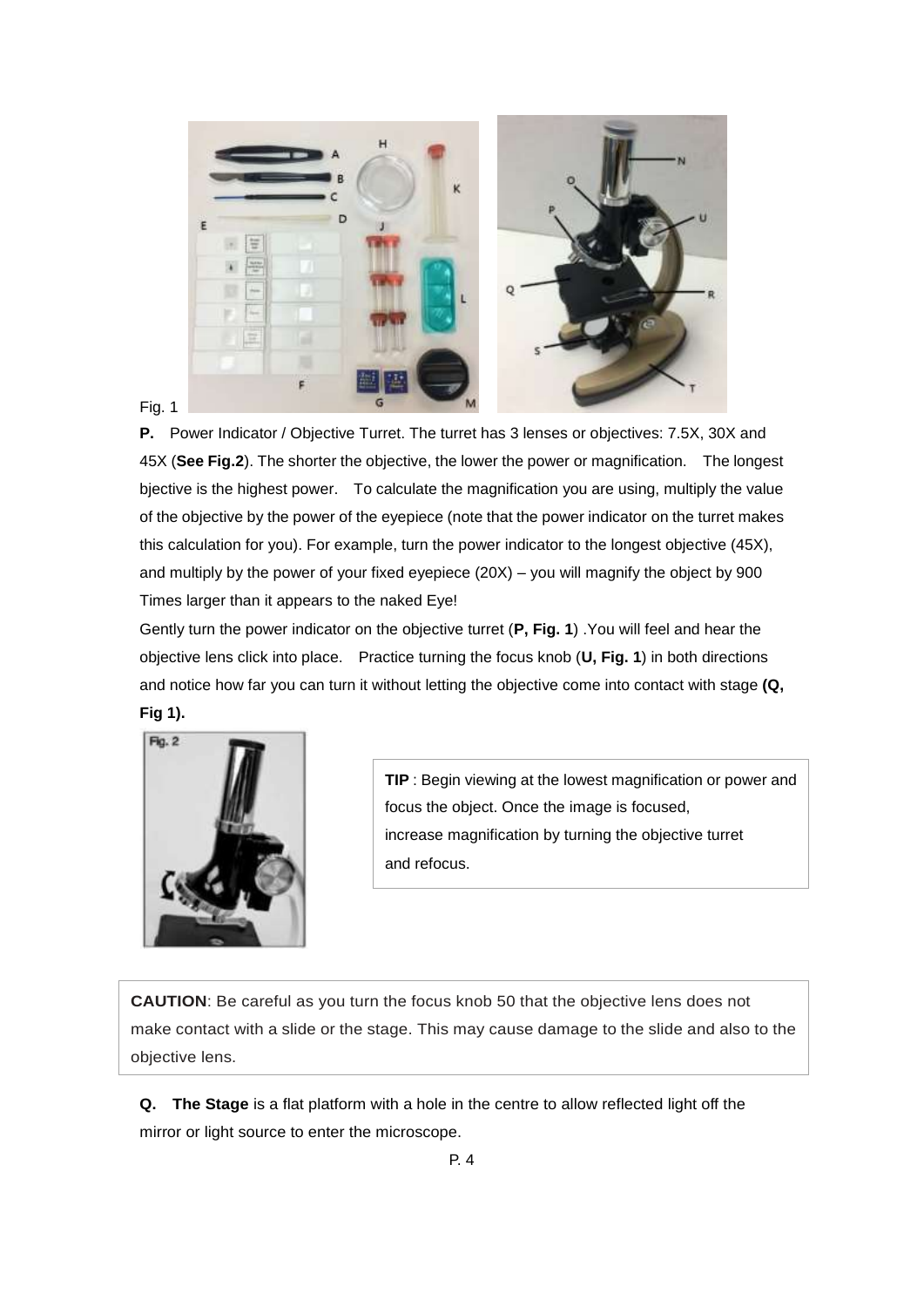**R. The Stage Clips** hold the plastic slide firmly onto the stage.

**S. Mirror/Light Source**. While holding the base down, pull on the arm to tip the micro scope back. Examine the mirror and light source located below the stage to see how you can adjust them, and choose one or the other. The light source turns on automatically when tipped upwards toward the stage. The mirror gathers and reflects light into the

**TIP** : Always keep both eyes open when looking through the eyepiece. Doing so will relieve stress on your eyes.

**T. Base/Battery Compartment.** Place the microscope on its side. To remove the pro tective plastic cover, remove the screws with a Philips head screwdriver. Gently lift and the base will open. Insert two "AA" batteries (user supplied) in the base. Match the positive (+) and negative (-) poles of the batteries with the (+) and (-) markings on the base

 (**Fig 3**.) To replace lid, position it over the opening and replace the screws. Fig. 3



microscope.

CAUTION: To prevent the wires attached to the light from breaking, never rotate the light source a full 360 ∘•

**U. Focus Knob.** Slowly turn the knob back and forth to focus an object in the eyepiece. Notice what happens to the power indicator (**P, Fig.1**) as you turn the knob.

# **Start Observing!**

Now that you've studied the features of your Microscope, it's time to take it out for a test drive and try out a simple observing exercise.

- 1. Rotate the focus knob **(U. Fig.1)** and lower the stage **(Q, Fig.1)** as far as it will go. Place the 20X eyepiece into the microscope, if necessary. Turn the objective turret **(P, Fig.1)** to the shortest objective **(7.5X)**
- 2. Put one of the prepared plastic slides **(E, Fig-1)** under the stage clips **(R, Fig.1)** and position the prepared specimen over the hole in the stage.
- 3. Look through the eyepiece **(N, Fig.1)** and slowly turn the focus knob until the specimen can be seen in focus.
- 4. Observe what happens when you slowly move the light source **(S, Fig. 1)** or the mirror.

| <b>CAUTION: Be Careful not to</b>  | <b>NOTE</b> : The view presented in the eyepiece is        |
|------------------------------------|------------------------------------------------------------|
|                                    | upside-down and reversed from left to right of the object. |
| touch the slide with the objective | In other words, if you wish to examine more of the left    |
| lens. You can break the slide      | side, move the slide to the right. Or if you wish to       |
| and/or the lens by touching the    | examine more of the top of the image, move the slide       |
| slide with the lens.               |                                                            |
|                                    | down and vice-versa.                                       |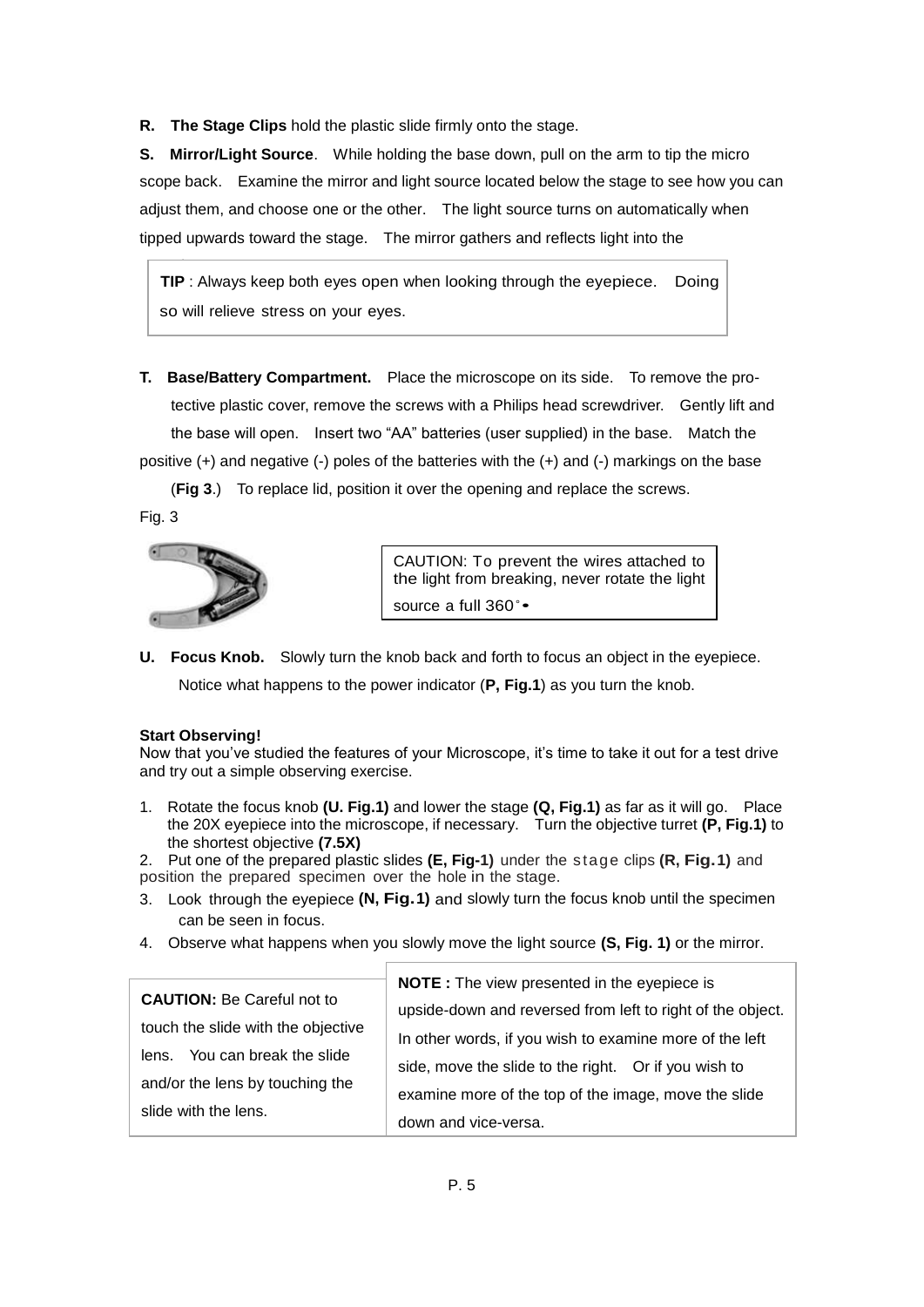5. Look in the eyepiece and observe what happens to the image when you move the slide from side to side and up and down.

6. If you wish to increase magnification, rotate the objective turret to a higher power and refocus. Also, observe with the 20X eyepiece. Practice rotation the objective turret to Change magnification.

# **Try Out the Color Filter**

Rotate the color filter located below the stage (**Q,Fig.1**). Below the stage, a fitting will line up with the opening in the centre of the filter. Rotate the filter wheel to change filter colors.

Turn on the light. Set it so it shines through the filter. Take a blank slide and place a few grains of salt or sugar on it. Rotate the filter and see how the filtered light enhances the image of the salt or sugar.



**Note :** Use the color filter especially when looking at clear or dim specimens.

# **Make Your Own Slides**

It's so easy to make slides that the variety of slides you can create will be limited only by your own imagination.

A section of almost any material can be placed on a slide and observed with a microscope. All you need is the proper equipment and a little patience, and you'll be making slides in no time.

Everything you need for the experiments in this booklet can be found in this kit or your home (make sure to ask a parent first before you borrow any of his or her items, such as the measuring cup). Locate the follow items:

- 
- 
- Natural, uncolored toothpicks 2 or 3 small bottle caps
- 
- Scissors Paper towels
- Petroleum jelly  **A measuring cup** 
	-
- Eyedropper Wide mouth jar and lid
- Salt or Sugar
- 3 or 4 paper cups, or any small containers which can be discarded after use.

Next, set up your work area….the kitchen table (make sure to ask a parent for his or her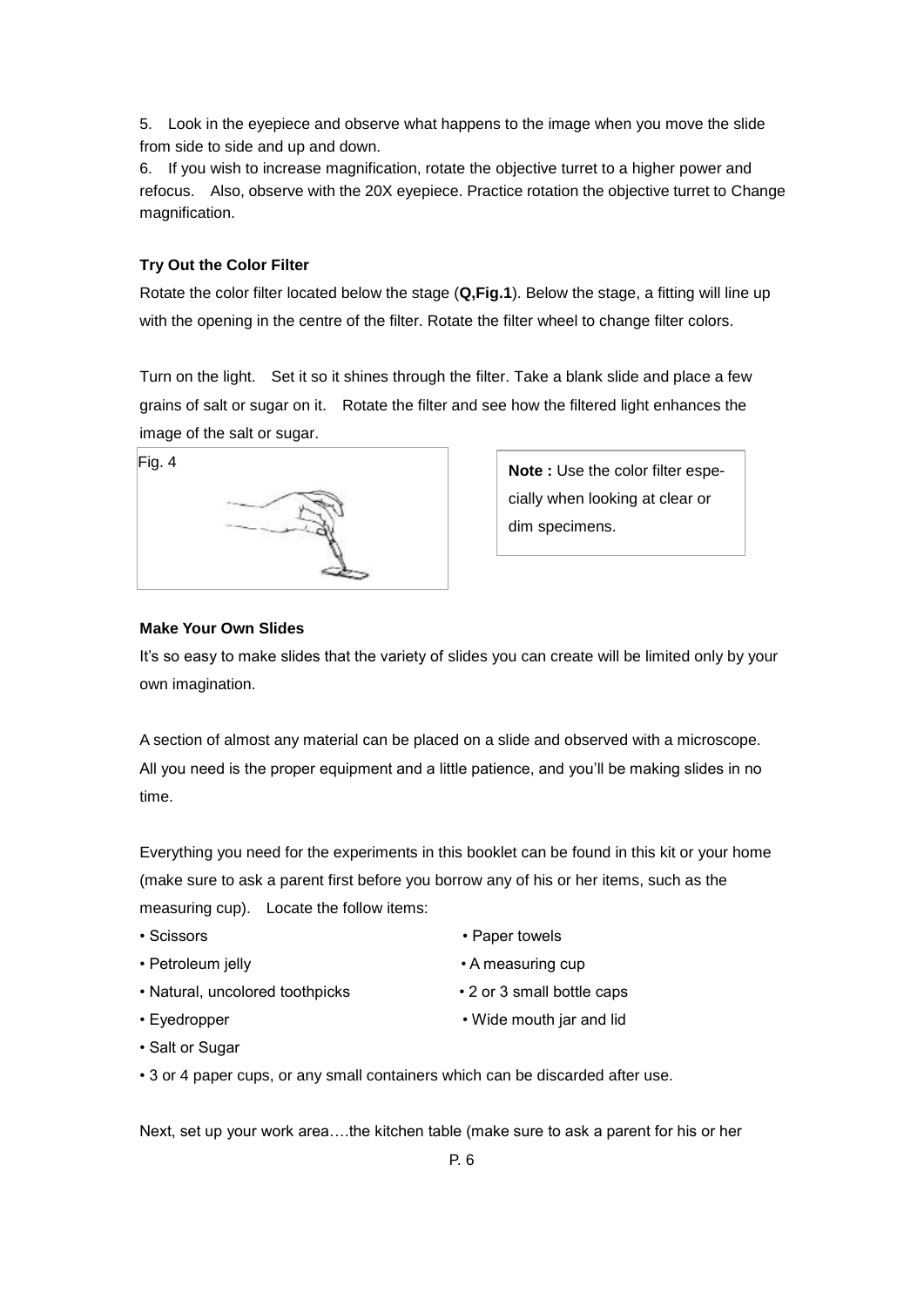permission), the desk in your room….any place where you can work undisturbed.

Label 3 of your cups: clean, flush and waste. Fill the flush cup with clean water. Next, you will obtain a specimen and make your first slide.

**TIP:** Don't always assume that increasing magnification will produce the best image for viewing. Each time you increase in magnification, the amount of light decreases, and the section of the image you are able to view also decreases. This is desirable for some specimens, but not for others.

Experiment observing with all three objectives for all specimens until you get a feel for magnification levels.

#### **Want to See Crystals?**

Use a measuring cup to measure one or two ounces of hot (but not boiling) water and pour it into a clean cup. Slowly add as much salt to the water as will dissolve. Stir the solution continuously while adding the salt.

Use the eye dropper to place one or two drops of the salt solution onto a clean slide (**Fig. 4**).

Allow the slide to dry. You are now finished with your tools for this experiment. Clean your tools: put the eyedropper in the flush cup, take up some water and release it into the waste cup. Do this two or three times. Stir the flush water.

The slide will dry covered with a white substance. Place the slide into the microscope stage. Rotate the light source of the microscope until it turns on. Before reading any further, look through the microscope eyepiece and write down what you observe.

If you carefully performed the experiment, you will see little crystal cubes. A grain of table salt is made up of many cubes. Place one or two grains of table salt on another blank slide and compare it with the slide containing the crystal cubes.

Begin to start thinking like a scientist as you experiments. Observe carefully, take notes (make sure you date them), and most importantly, keep your equipment and the working environment clean. Experiments work best with clean and uncontaminated equipment. And your parents will be appreciative of a clean work area, too.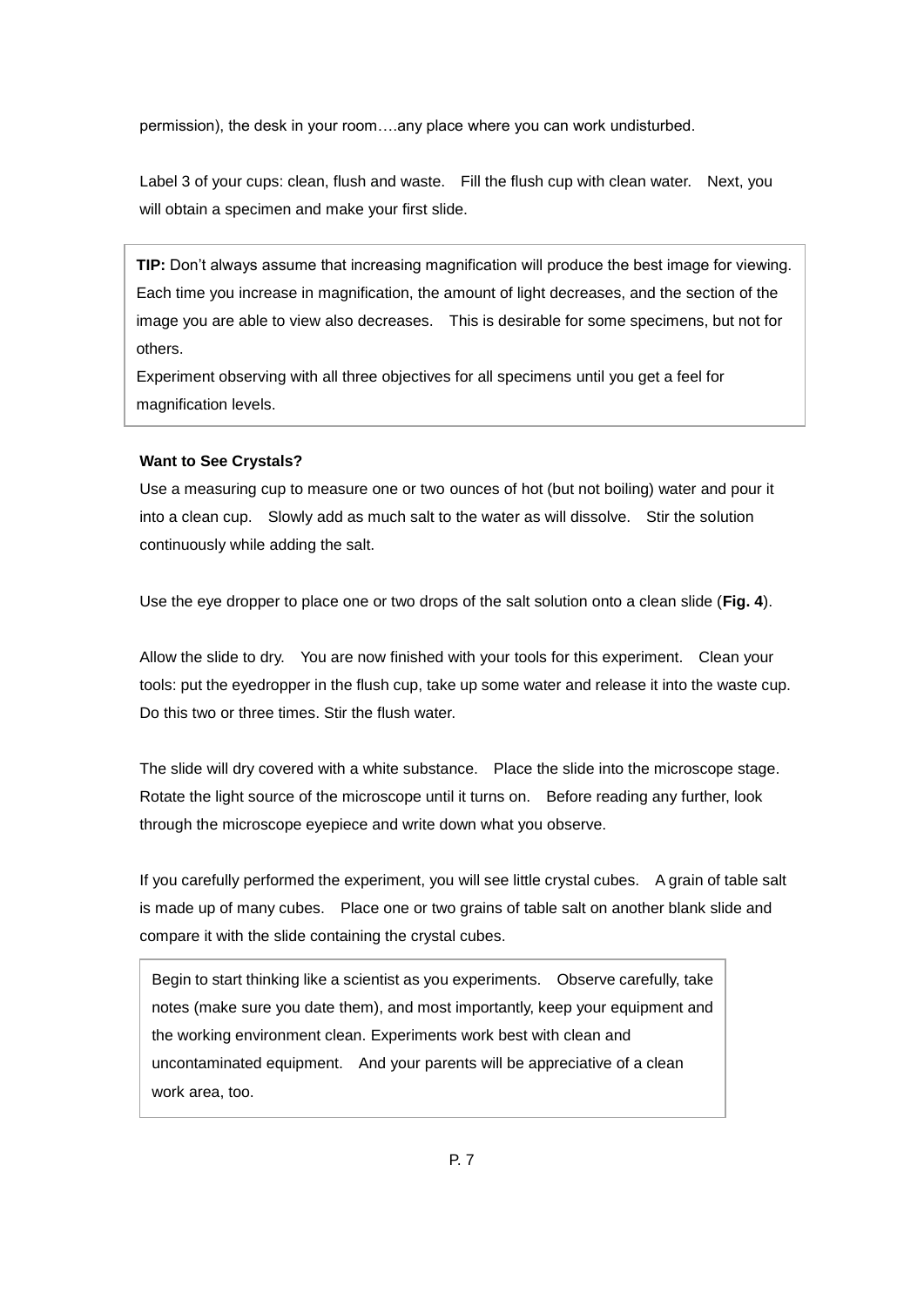**Further Experiments:** Try out the above procedure with other salts such as Epsom and Rochelle. Sugar will also crystallize, but you will need to let it dry overnight for the crystals to form.

#### **Preparing a Mount**

Dip your spatula in some clean water and make a smear across a clean slide. Use your tweezers (**A, Fig. 1**) to place a portion of an insect — a wing, a leg, insect — a wing, a leg, or an antenna — on the slide. Attach a cover slip (**G, Fig. 1**) over the specimen and place the slide on the microscope stage.

Obtain a piece of hair from your head or from your pet and place it on a wet slide. Try this again with more than one type of hair on a slide and compare how they differ. Also try a piece of fern (or other plant) and pollen and compare them as well.

#### **Creating Smears**

Using your scalpel (B, Fig. 1), gently scrape off small shavings from the surface of a freshly cut potato.

Smear the shavings onto a clean slide **(see Figs. 6 and 7).** Clean the scalpel by swishing it in the slush water. Draw up some water using your eyedropper from the cup labeled clean and put one drop onto the slide. Attach a cover slip to the slide and place to the microscope stage. Observe the slide and write down your observations. You will see hundreds of starch grains. Take a few kernels from an uncooked ear of corn. Scrape off some shavings and make a smear as you did with the potato. Compare how the corn different from

potato. Create smears of other foods such as apples, bananas, peaches, and pineapples. You will observe that these items have membranes rather than starch.



## **A Simple Section Slide**

Section slides are extremely this slices of tissues of skin, leaves, flower stems, and other materials, generally, section slides are very difficult to make without special equipment and procedures. However, there is one common house-hold item which can be sectioned without special equipment: the common onion, made up of layers of tissue.

Peel off the very thinnest layer you can. One that is nearly transparent will make an ideal section. Slice into a piece about  $1/4 \times 1/4$  inch.

**CAUTION**: The blade of the micro-slicer is very sharp. Handle the micro-slicer with care.

## **Life Under Glass**

Fill a wide mouth jar with fresh water. Let if stand for three or four days without the lid. Then drop a handful of dry grass and a pinch or two of dirt into the jar. Put the cap on the jar and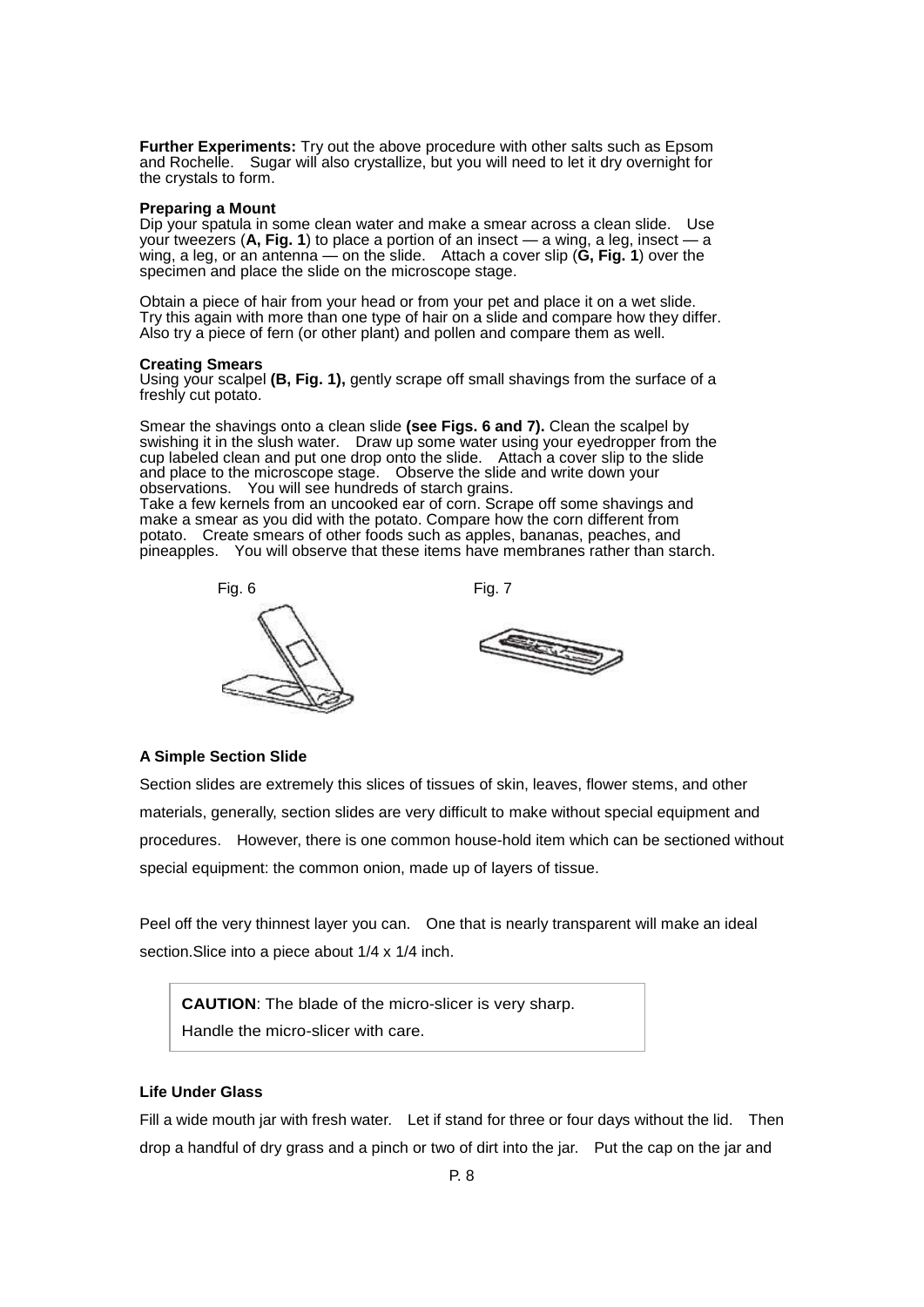keep it in a place where it will receive light (but not direct sunlight).

In about five days, you may examine the water. First make a special slide: Using a toothpick, make a ring of petroleum jelly on a clean slide. The ring should be smaller than a cover slip and be about half as thick as a slide.

Put a drop of water from the jar onto the slide Inside the ring. Use the lowest power of your microscope and write down your observations. Did you defect any movement in the water? The movement is caused by microscope animals. Try to focus on one the animals – this may not be very easy as a drop of water is like and ocean to a microscope creature.

If the animals seem to be moving too fast to study or don't stay in focus for very long, soak up a little bit of water with a corner of a paper towel.

## **Care for Your Microscope**

The 900X Microscope is a precision optical instrument and when treated with care, will provide you with years of use and discovery fun.

- Always carry the microscope with two hands one around its arm and one under the base.
- Always remove slides from the stage before putting the microscope away.
- Cover the microscope when not in use to clean the lenses.
- Never touch a slide with the objective lenses of the turret.
- Remove the batteries before storing the microscope for a month or longer.

Remember you can make a specimen slide out of almost any material. When you are on a playground, at school in a park, or just sitting around at home, train yourself to look at all the material around you. Keep an eye out for what might make a good specimen and discover the hidden microscopic world that surrounds us all.

# **Warnings**

This unit uses two AA batteries.

Non-rechargeable batteries are not to be recharged.

Rechargeable batteries are only to be charged under adult supervision.

Rechargeable batteries are to be moved from the toy before being charged.

Different types of batteries or new and used batteries are not to be mixed.